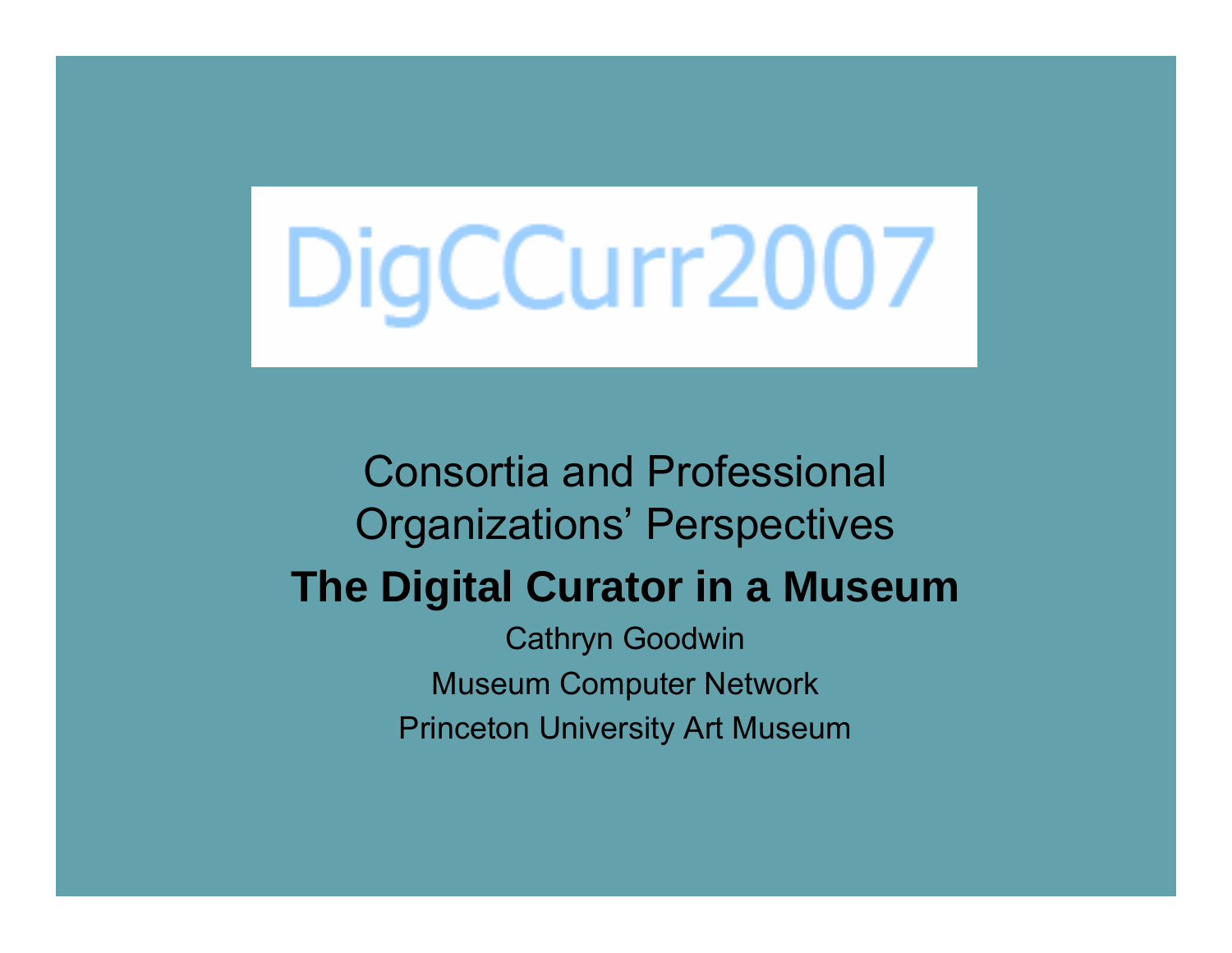# Digital Collections in a Museum

#### **W** Label Copy



**American Art** 

#### **Six Heads**

Bill (William) Viola, American, born 1951

#### 2000

Color video on plasma display mounted vertically on wall. Running time 19:38. Edition 8 of 12 Includes four DVD discs, of which one is the master disc, one Master Digital Beta tape, instruction manuels, archival documents (including artist's statemnt), and equipment (I-Scan Plus Version 2 Line Doubler: 7400 DVD player: 50' high quality VGA Cabler)

102 87 x 62 87 x 17 78 cm.

Gift of Mr. and Mrs. Donald G. Fisher

Color video on plasma display mounted vertically on wall. Running time 19:38. Edition 8 of 12 Includes four DVD discs, of which one is the master disc, one Master Digital Beta tape, instruction manuels, archival documents (including artist's statemnt), and equipment (I-Scan Plus Version 2 Line Doubler: 7400 DVD player: 50' high quality VGA Cabler)

Print Report

 $\blacktriangleright$   $\blacktriangleright$   $\blacktriangleright$ 



 $\Box$   $\times$ 

2001-177



| <b>Data Entry</b>     |
|-----------------------|
| Selection Is          |
| <b>Object Package</b> |
| <b>Display Mode</b>   |
| <b>Search</b>         |
| Help                  |
| <b>Main Menu</b>      |

К

 $2:9$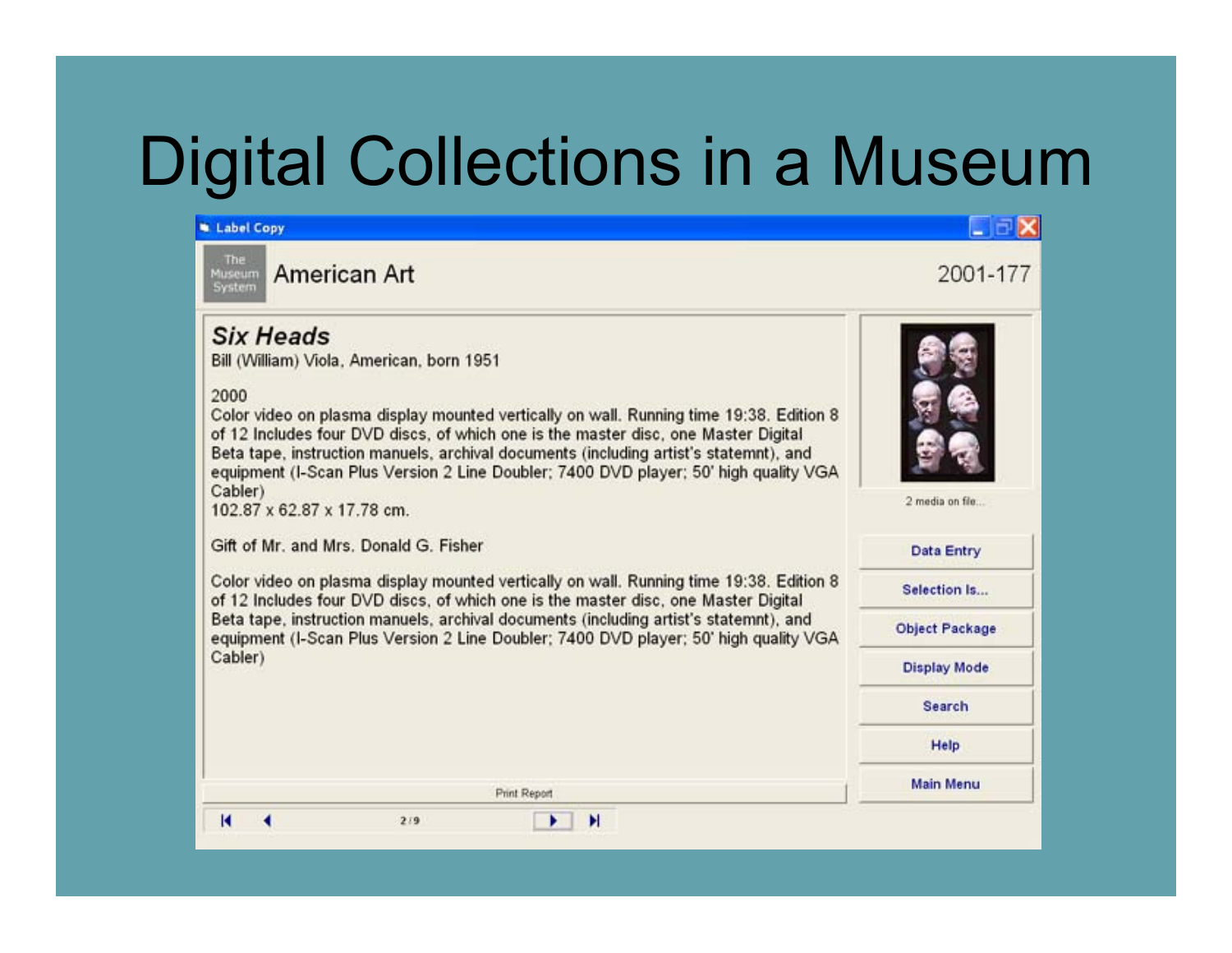## Traditional Museum Cataloguing



Princeton University, 2 vols. (Frinceton Univ. Press, 1977),  $n_0, 25$ , illus.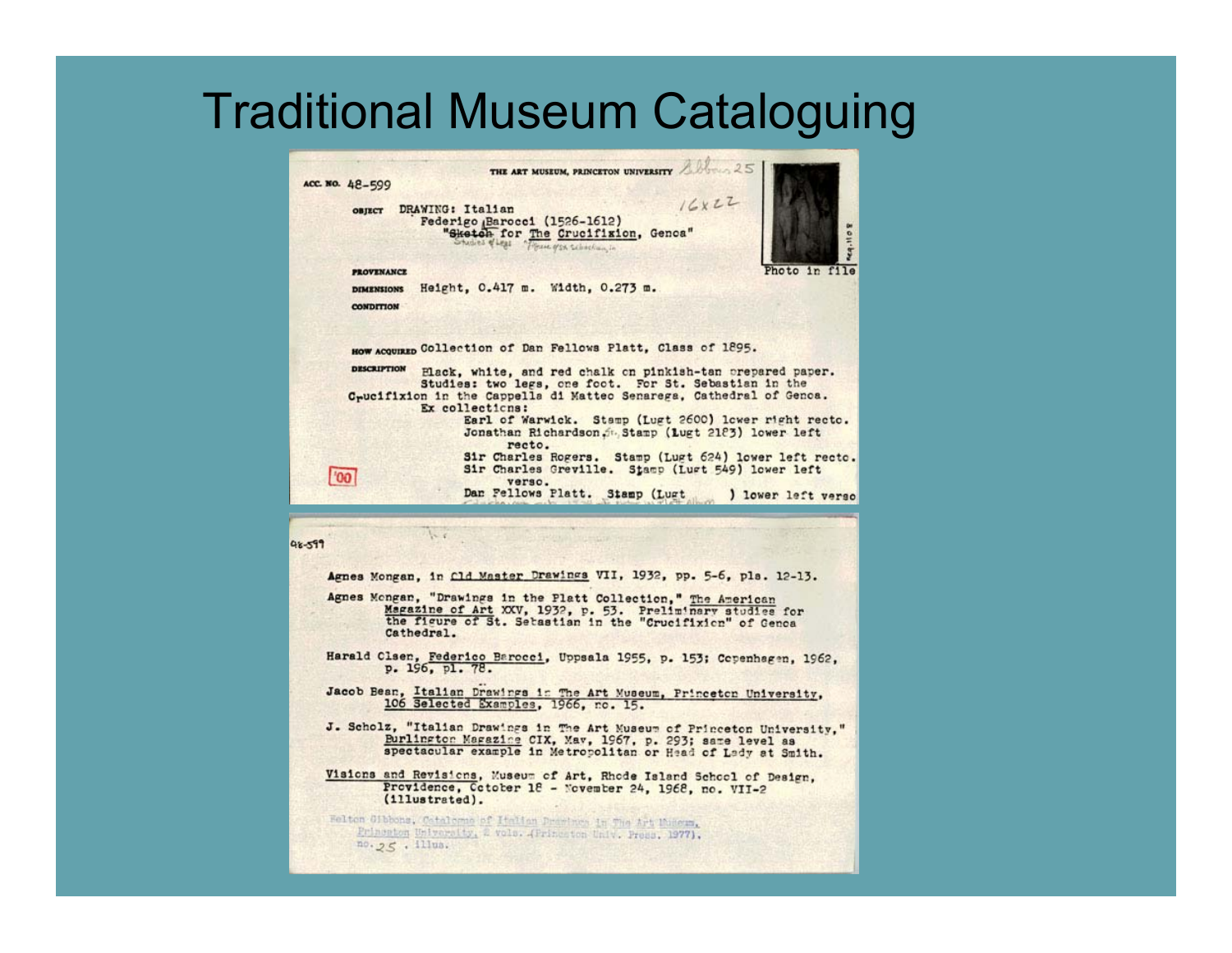### Standards and Protocols in Museum Cataloguing and Collections Sharing

[The Art & Architecture Thesaurus \(AAT\)](http://www.getty.edu/research/conducting_research/vocabularies/aat/)







rove Art Online for all aspects of the visual arts world wide

[The Thesaurus](http://www.getty.edu/research/conducting_research/vocabularies/tgn/)  [of Geographic Names \(TGN\)](http://www.getty.edu/research/conducting_research/vocabularies/tgn/)



[The Union List of Artist Names \(ULAN\)](http://www.getty.edu/research/conducting_research/vocabularies/ulan/)

Categories for the Description of Works of Art LPaul Getty Trust J. Paul Getty Trust

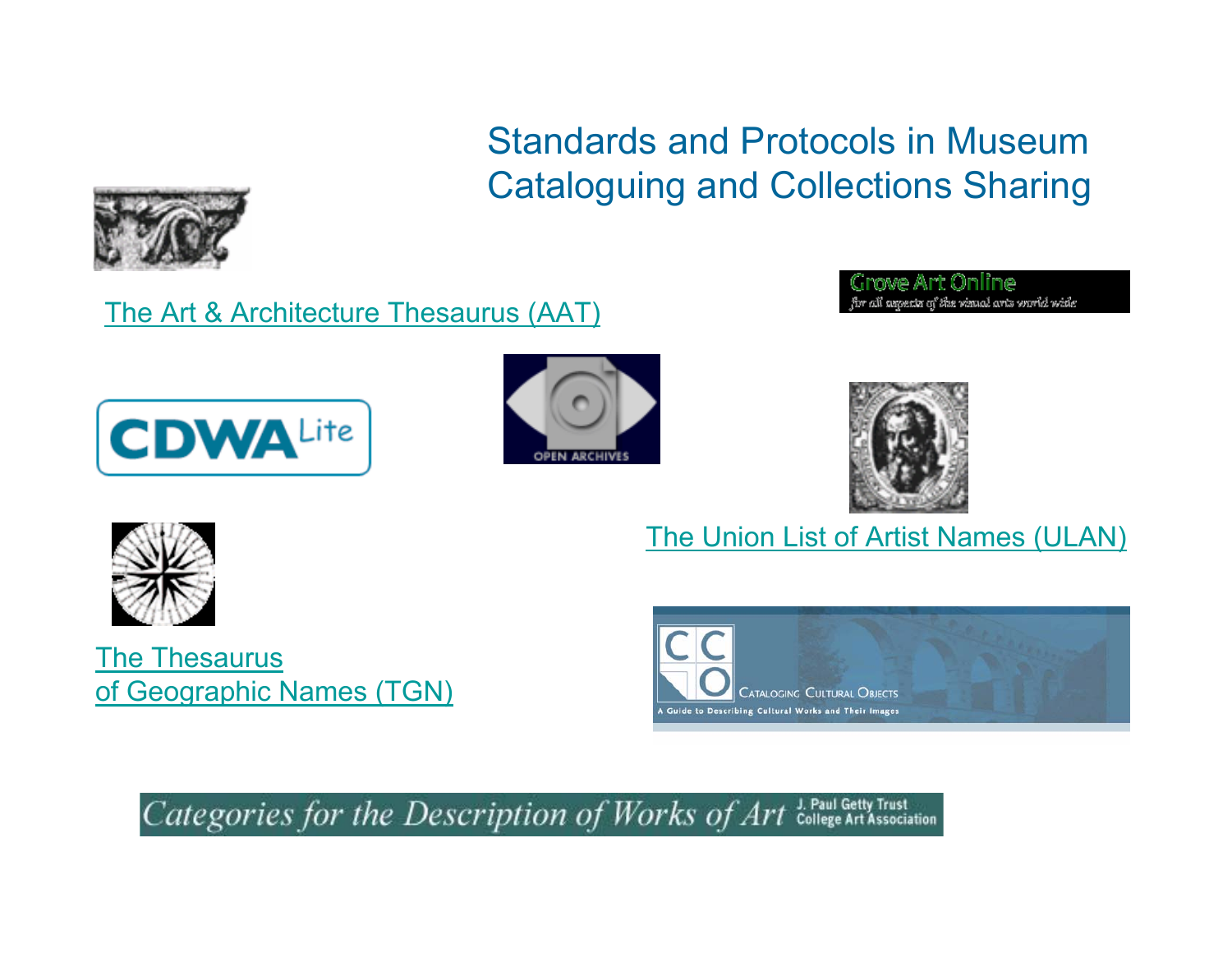Not to mention: imaging, audio, video standards, color management, workflow management, digital asset management, and preservation metadata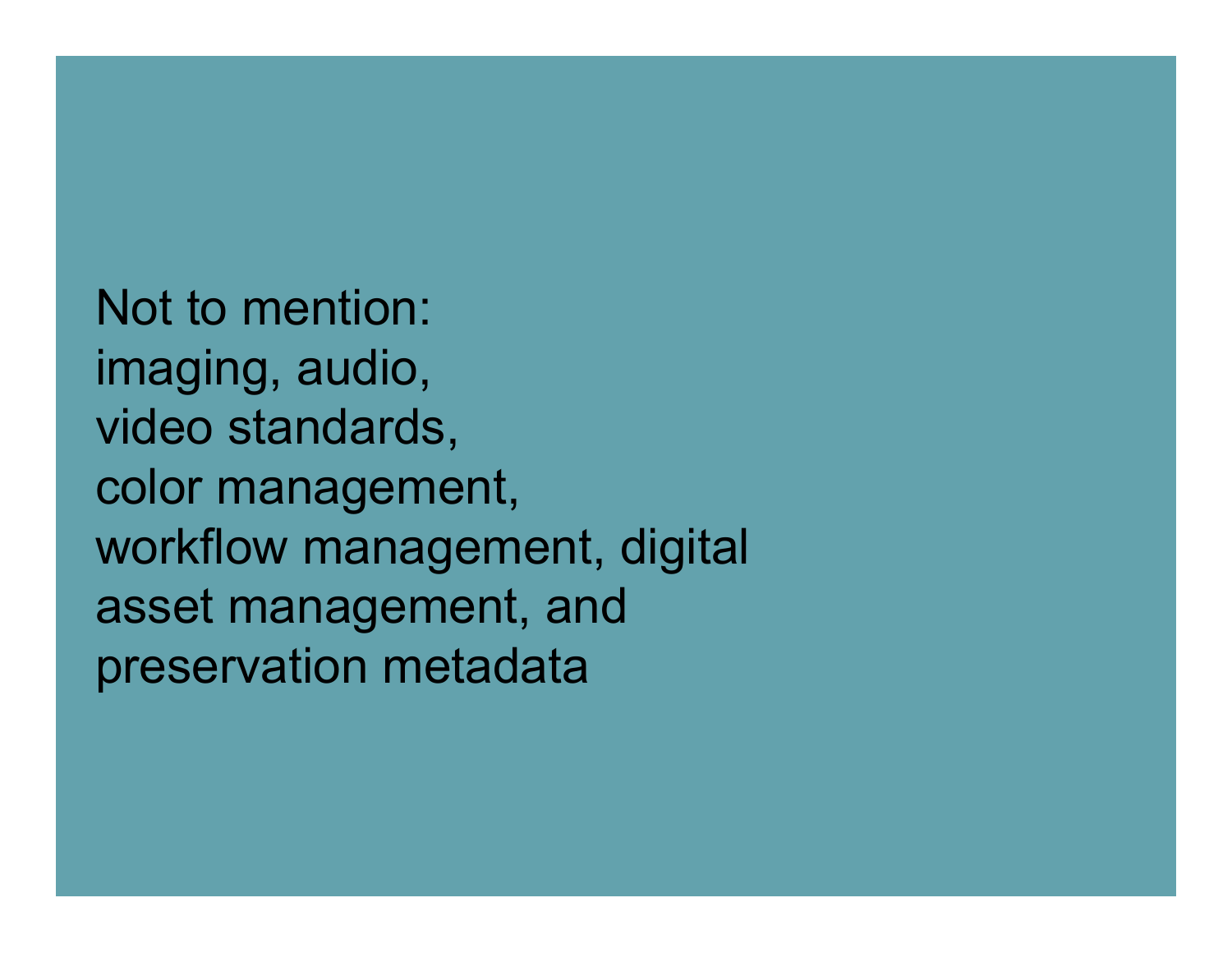

#### **Mission Statement**

*The Museum Computer Network (MCN) supports the greater museum community by providing continuing opportunities to explore, implement, and disseminate new technologies and best practices.*

▪ MCN is an international nonprofit membership organization.

**- Since 1967, MCN has been a leader in helping museums incorporate** technology into all aspects of museum operations.

▪ Members have diverse and complementary interests, and include collections managers, web specialists, new media developers, information technology managers, other museum technologists, registrars, system developers, visual resources and imaging professionals, individuals from digital technology industries, cultural policy makers, intellectual property specialists, educators, archivists, librarians, and other professionals in allied fields.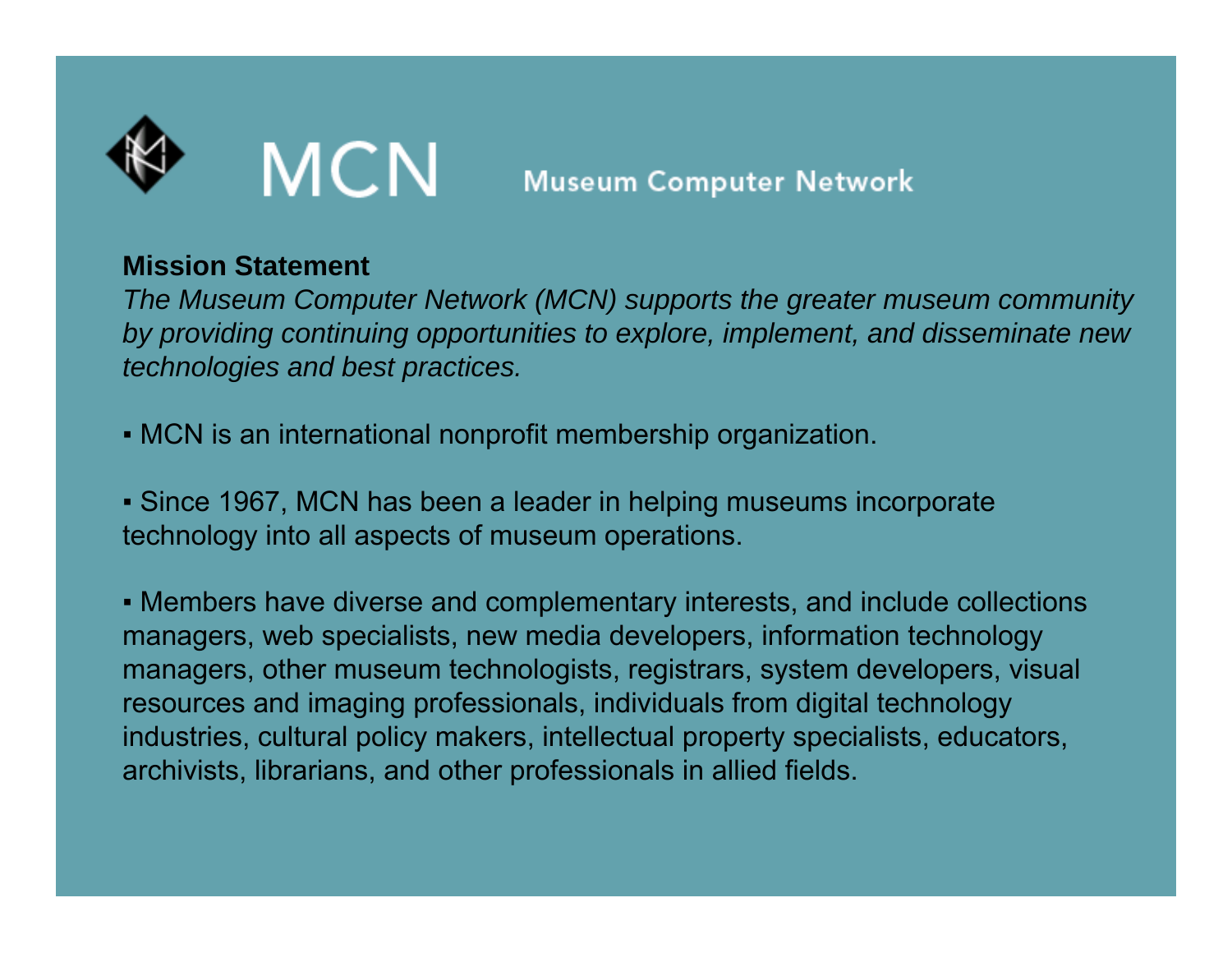

- • We recognize that museum professionals need new and continually evolving skill sets to successfully consider and implement technology in their institutions, and we will provide programs and opportunities for learning and experimentation to help fill this need.. . We will serve as a professional resource for individuals facing institutional technology mandates.
- $\bullet$  Furthermore, we will use our respected role in the museum community to work as a facilitator and trusted partner with other communities wishing to address cross-disciplinary issues.
- $\bullet$  We will collaborate with other professional associations, educational institutions, and international forums to develop, define, and advance the emerging profession of museum information work.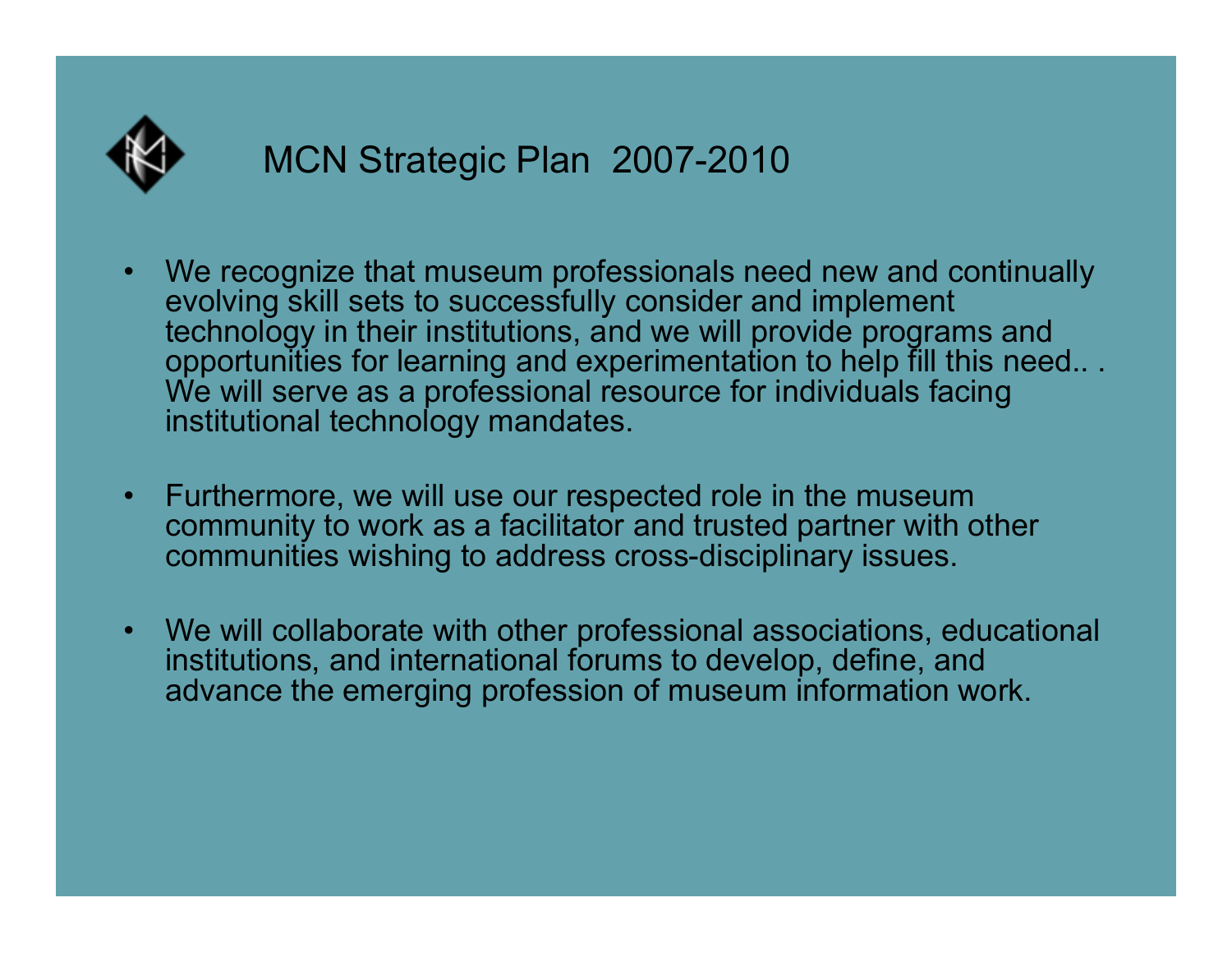

## **MCN Town Hall – The New Information Professional Member Feedback**

- Curriculum development for information management professionals
- Management and preservation strategies for massive amounts of digital content.
- Standards and best practices training.
- Project Management and fundraising training
- Tools for effective communication with museum administrations.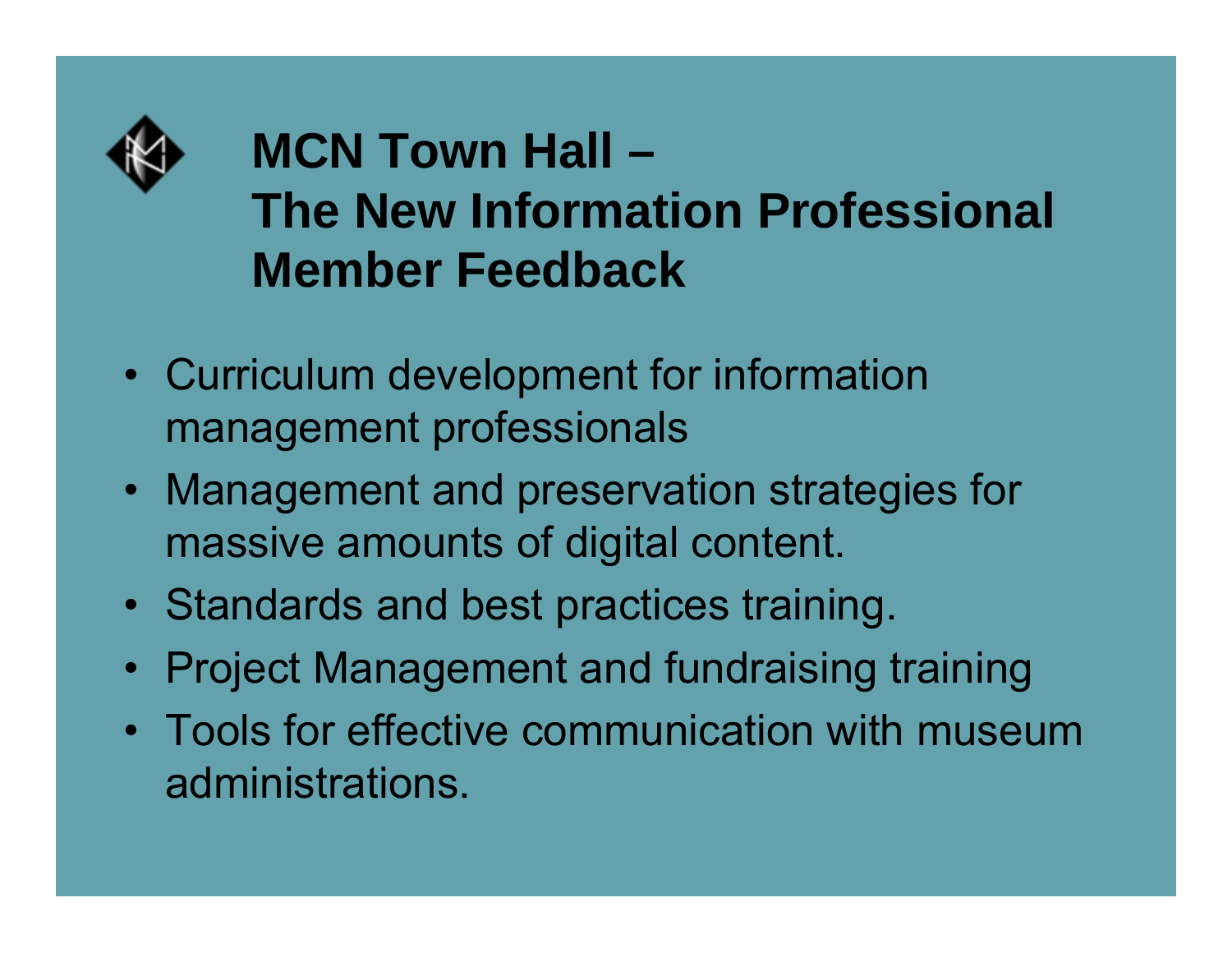

**Annual Conference Survey Member FeedbackTopics considered Highly Relevant** 

- •Imaging Standards
- Metadata Standards & Controlled Vocabularies
- •Providing access to Collections online
- Digital Preservation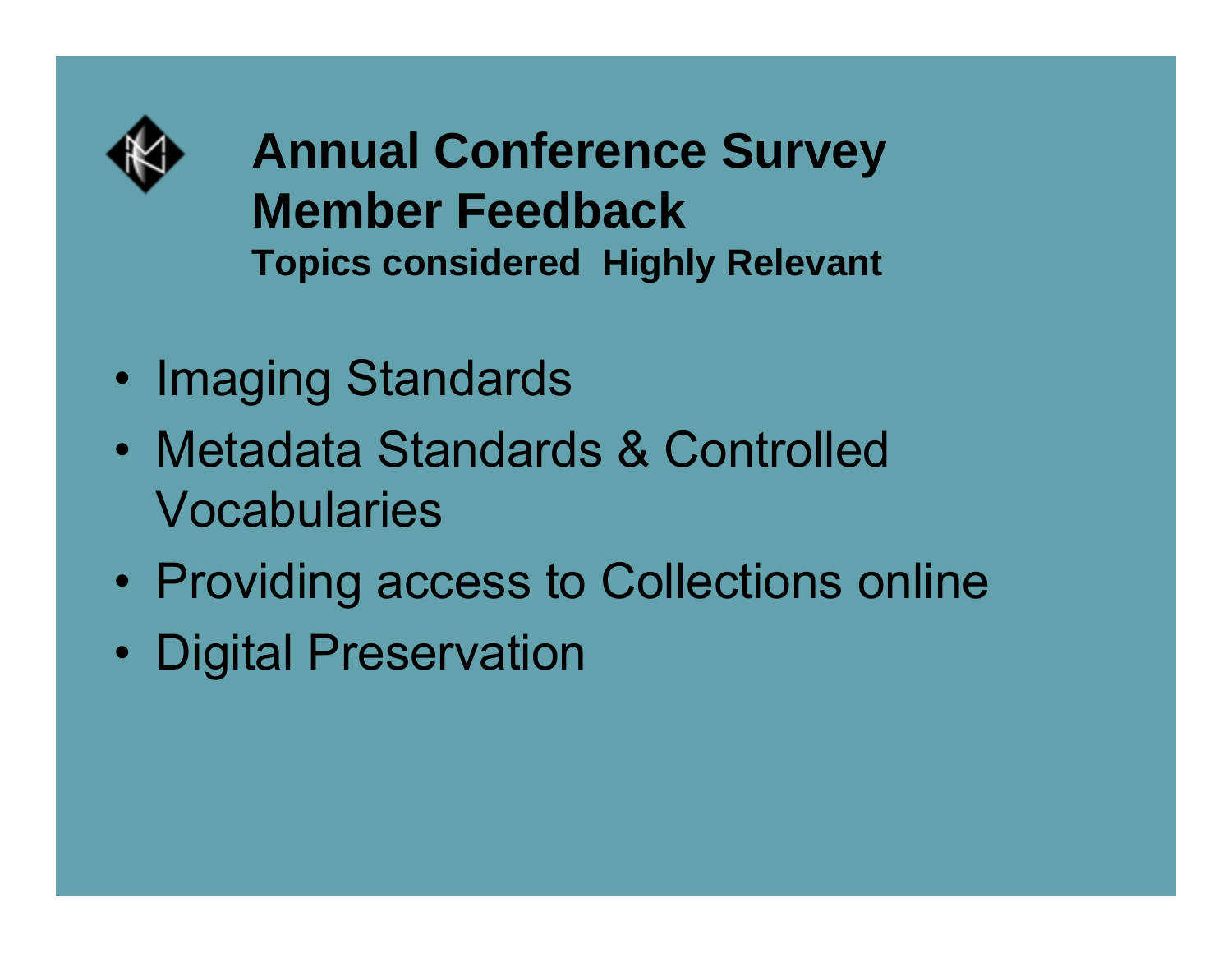Individuals seeking museum careers may need an advanced degree in an academic discipline, a museum studies degree, and years of experience working in museums…. everyone from museum administrators to college students are trying to figure out what it actually means to be an information professional in a museum.

(Marty, 2006)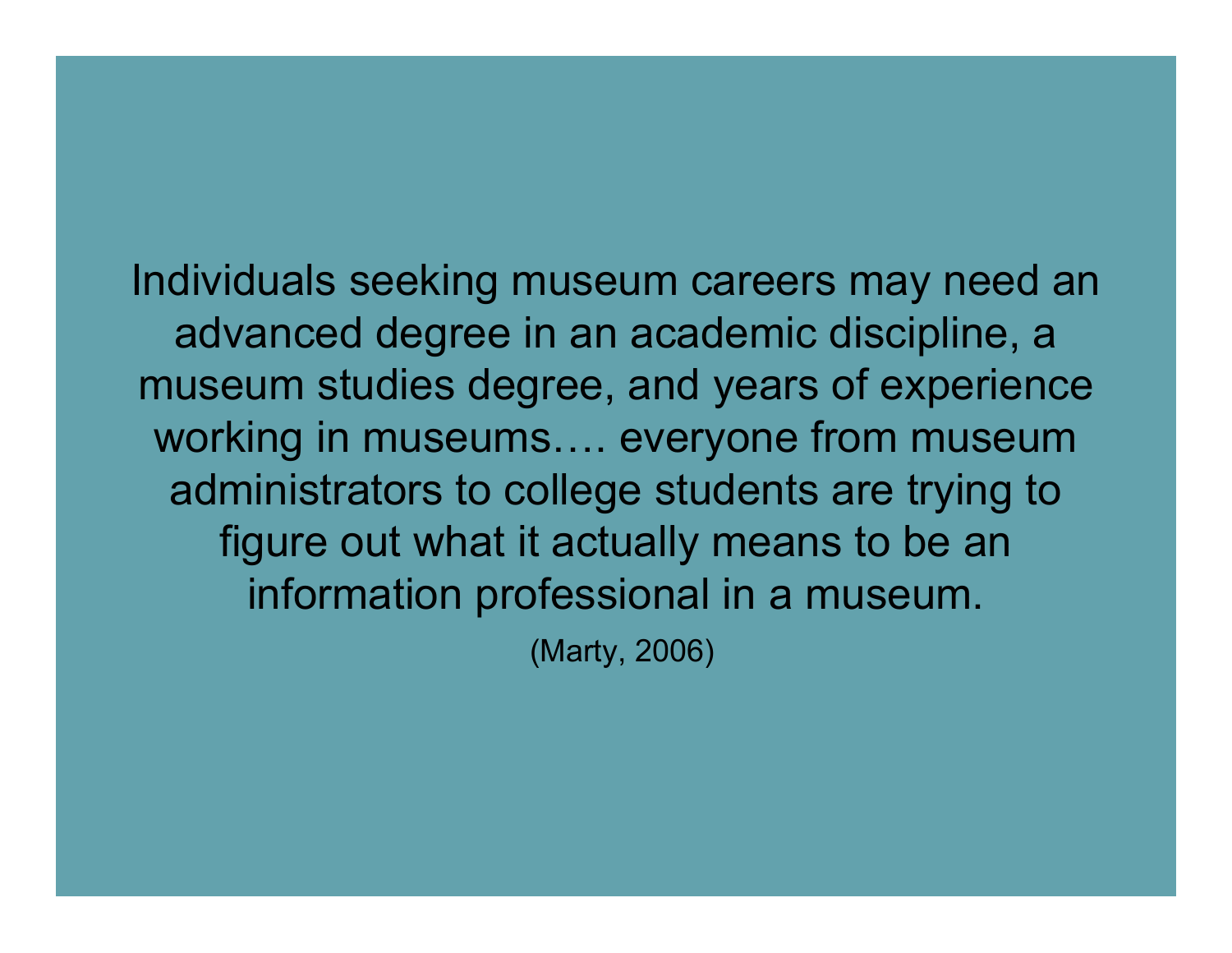- The Collection Information Manager is responsible for
- $\bullet$  the quality, accuracy, depth, and standardization of collection information, including images within our collection management system.
- managing the electronic publishing of collection information on the Museum intranet, public website, and outside projects.
- managing day-to-day operation of the [collections management] application, including establishment of data entry procedures, testing and implementing software upgrades, and supervision of staff.
- Position requires an MA in art history; experience managing collections management systems ,knowledge of Museum procedures, with 3-5 years experience in an art museum setting; understanding of emerging media, internet technology, and some knowledge of SQL and XML.
- (Museum Collection Information Manager job posting AAM career site, 20 07)

•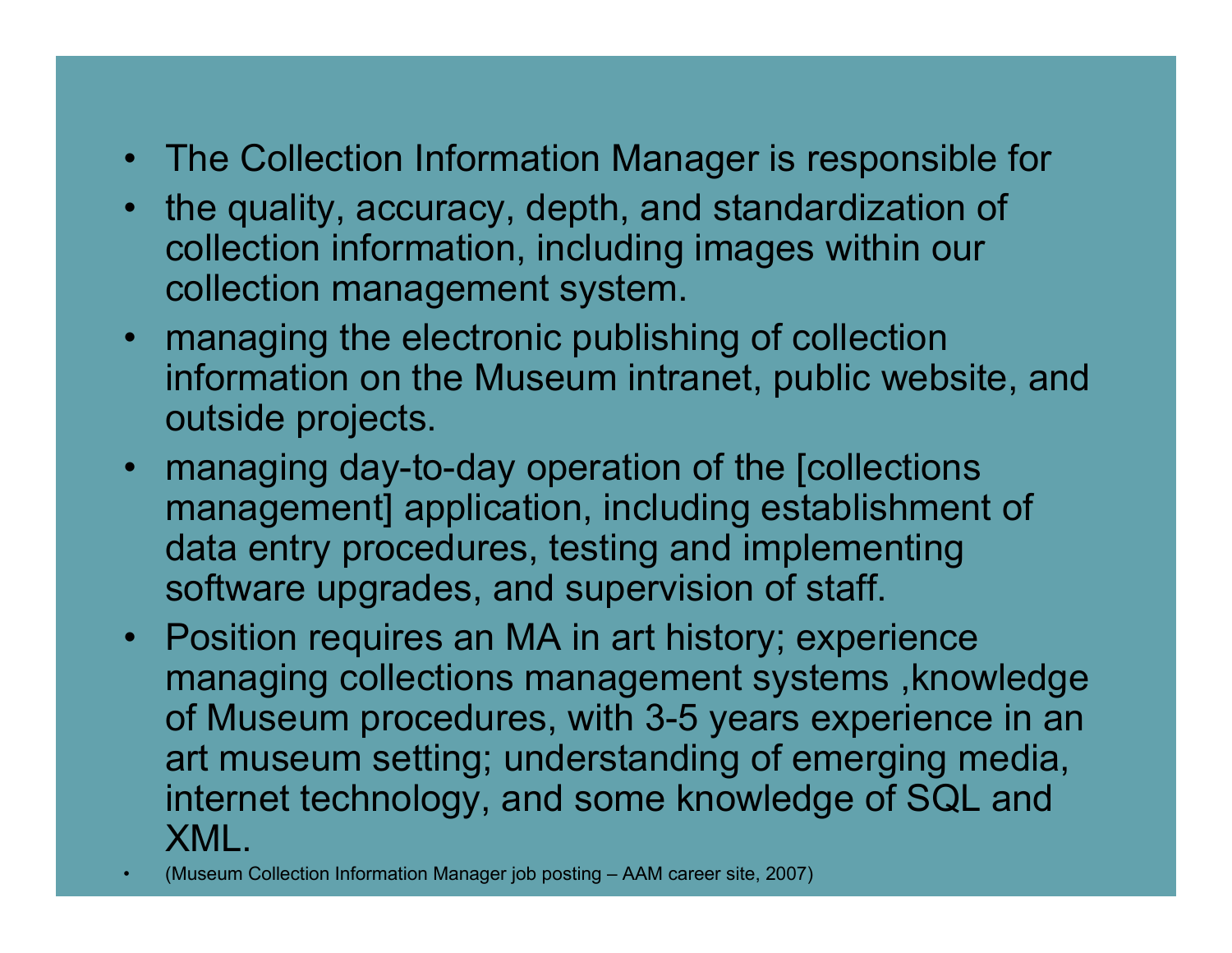

- • Liaise with Museum Studies programs to develop skill set definitions and curricula for information professionals.
- • Liaise with Library/Information Science programs to develop cross-disciplinary curricula to provide students with information management skills specific to the museum community.
- $\bullet$  Develop workshops and collaborations to offer specific training in focused areas of need.
- $\bullet$  Develop leadership workshops to provide training in project management, budgeting and communication skills.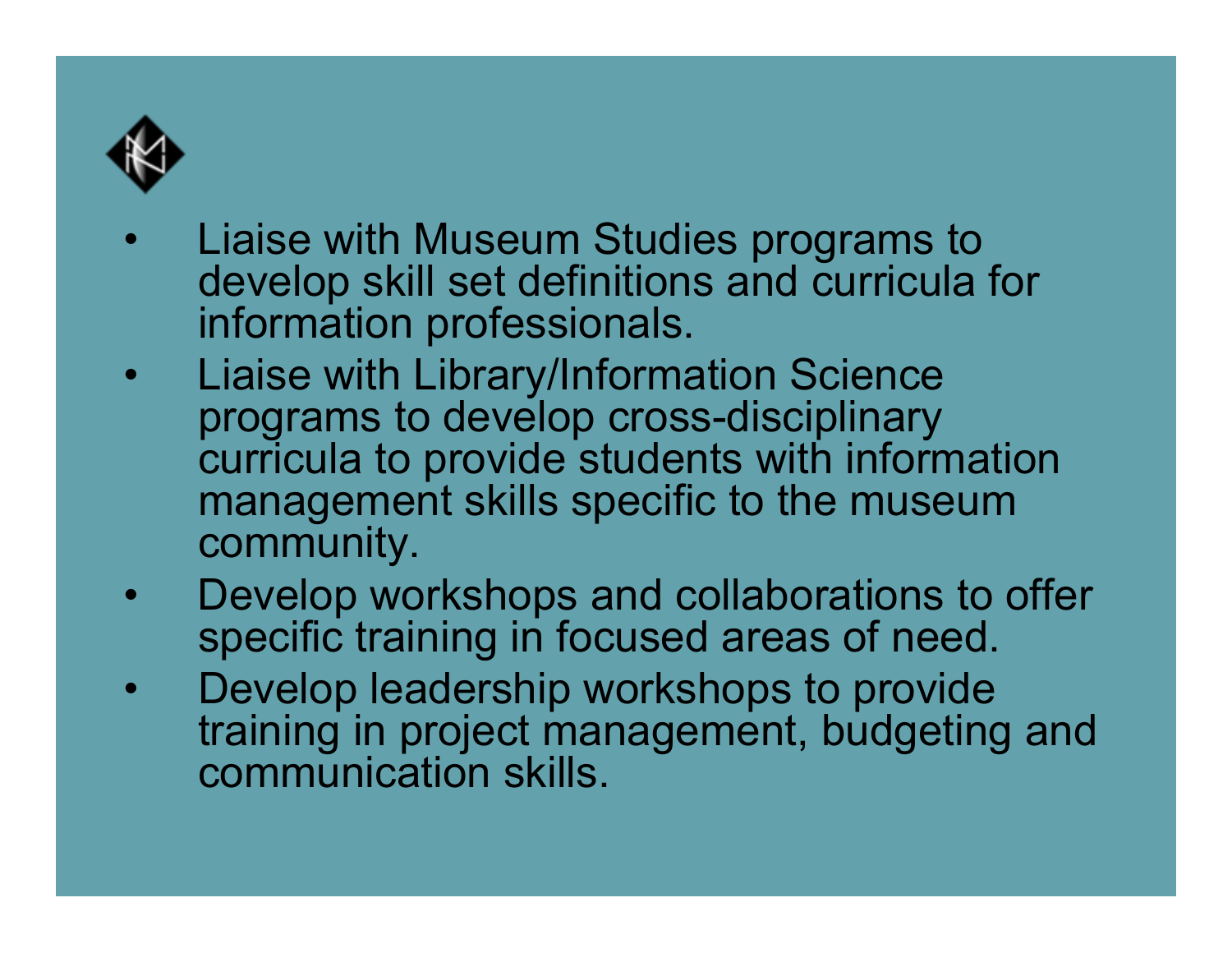

## A Training Program for Shareable Metadata

*Metadata for You & Me* workshops address the needs of library, museum and cultural heritage professionals in the creation, development and use of interoperable or shareable descriptive metadata. The content of workshops is based on the *Best Practices for Shareable Metadat* an initiative of the Digital Library Federation and the National Science Digital Library that provides guidance for creating metadata that can be easily understood, processed and used outside of its local environment.



### Museum Collections Sharing Working Group

This group will investigate a new mechanism for sharing digital images and descriptions of collection items in the museum community. Participants will identify and mitigate road-blocks to sharing collections—be they technological or social—by moving towards an implementation of CDWA Lite XML and Open Archives Initiative (OAI) harvesting, as recently pioneered by the J. Paul Getty Trust. As a result of this work, participating museums will be empowered to share their collections with any trusted partner in a standard format.



#### Core Competencies for Visual Resources Management *An IMLS Funded Research Project at the University at Albany, SUNY Hemalata Iyer, Associate Professor, University at Albany*

The purpose of these competencies is to guide LIS programs in providing relevant and adequate coursework to meet the needs of those who desire to enter this field. The list can also serve as achecklist for those professionals who wish to enter the field with a firm understanding of the issues related to visual resources, or those in the field who wish to enhance their knowledge base or advance within the field.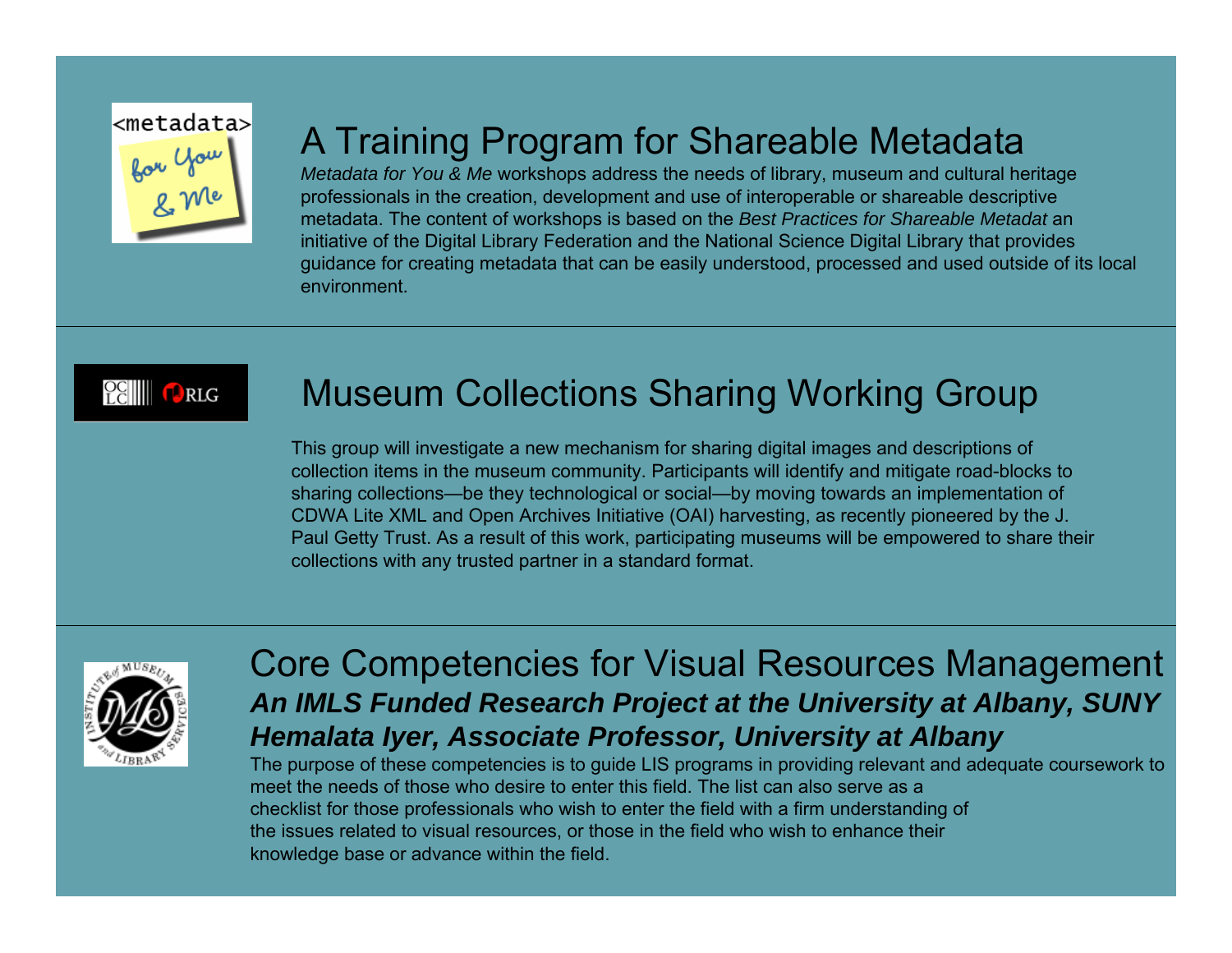

Core Competencies for Visual Resources Management *An IMLS Funded Research Project at the University at Albany, SUNY http://www.lib.lsu.edu/SAA/VRCC.pdf*

- Format Knowledge
- Collection Development
- Classification and Cataloging (Description and Access)
- Technology
- Reference and Research
- Communication, Collaboration and Outreach
- Planning and Management
- LIS Theory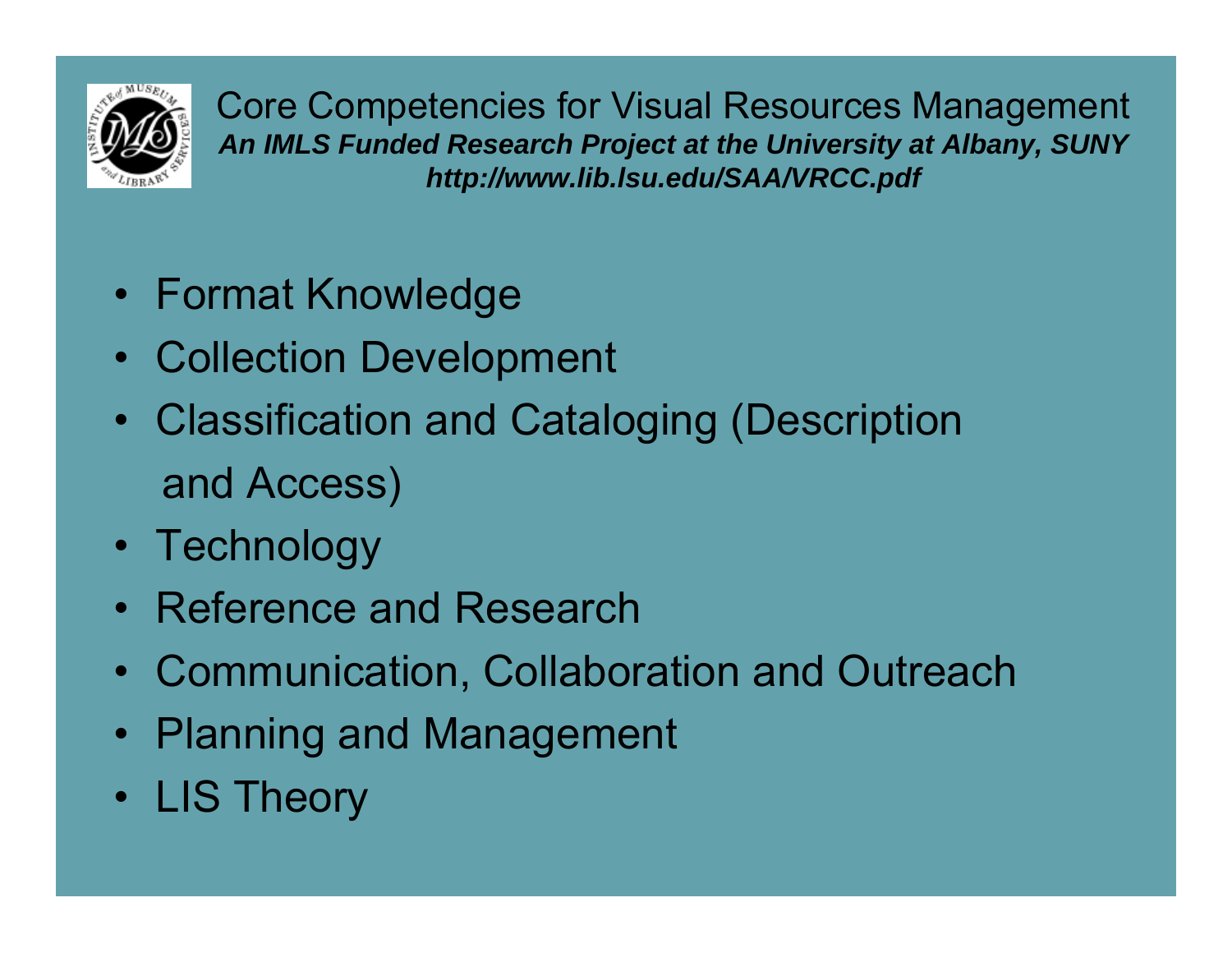**Areas of Training for Museum Information Professionals Marty, P.F. (In Press). Museum Professionals and the Relevance of LIS Expertise.** *Library & Information Science Research***, 29 (2)**

- *Information Representation*  registration methods, records management, creating digital or physical object surrogates, etc.
- *Information Organization and Access* metadata schemas, classification systems, standardized terminologies, controlled vocabularies, standards for data sharing, etc*.*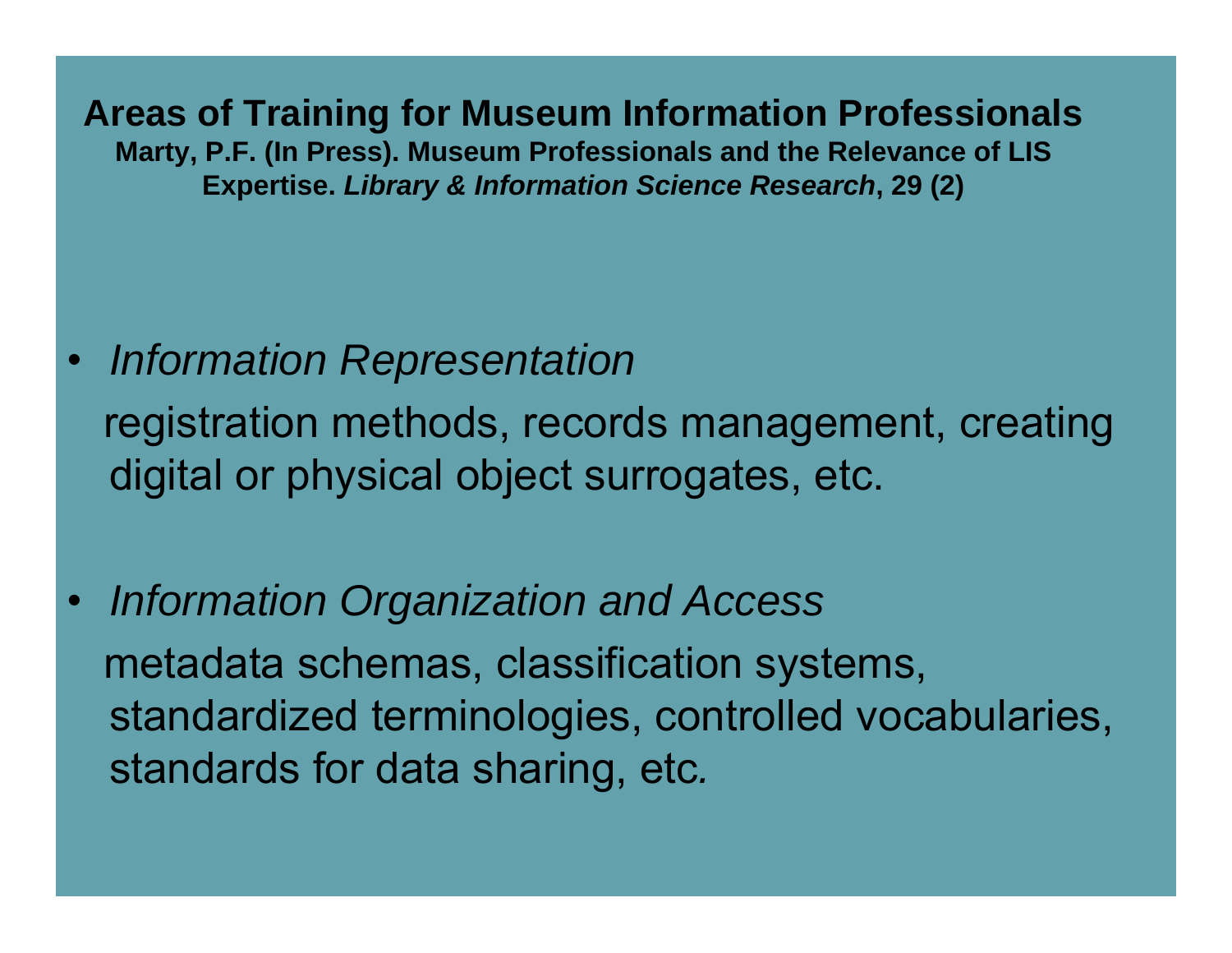$\bullet$  *Information Management* content management systems, collections management systems, integrated information systems, etc.

• *Computer Technologies* networking, programming, database systems, web applications, multimedia development, etc.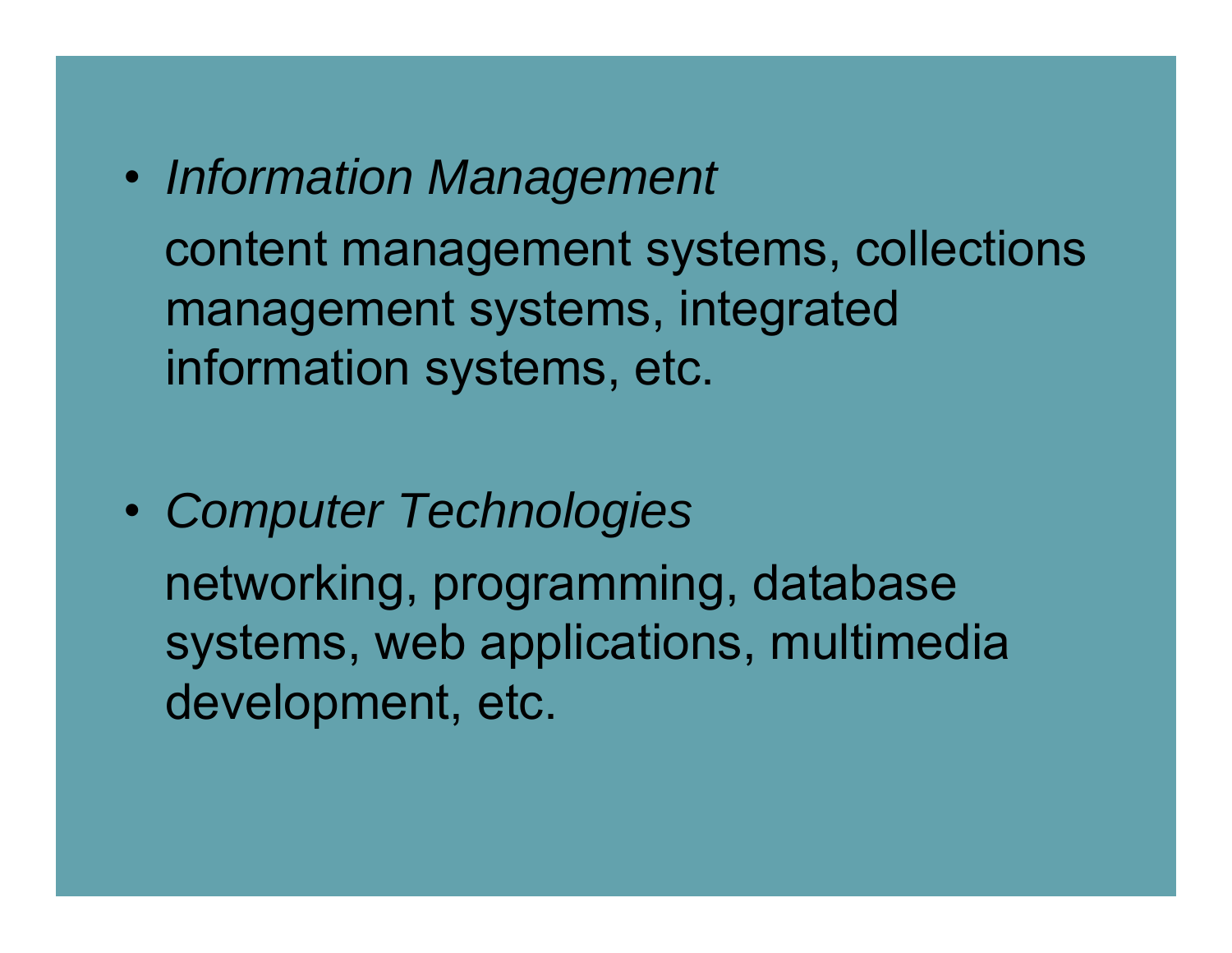• *Digitization Technologies*

digital objects, digital imaging, digital preservation, conversion of paper-based to electronic records, etc.

• *Interactive Technologies audio guides, handheld computers, pervasive computing, multimedia technologies, online exhibits, online collections, virtual museums, etc.*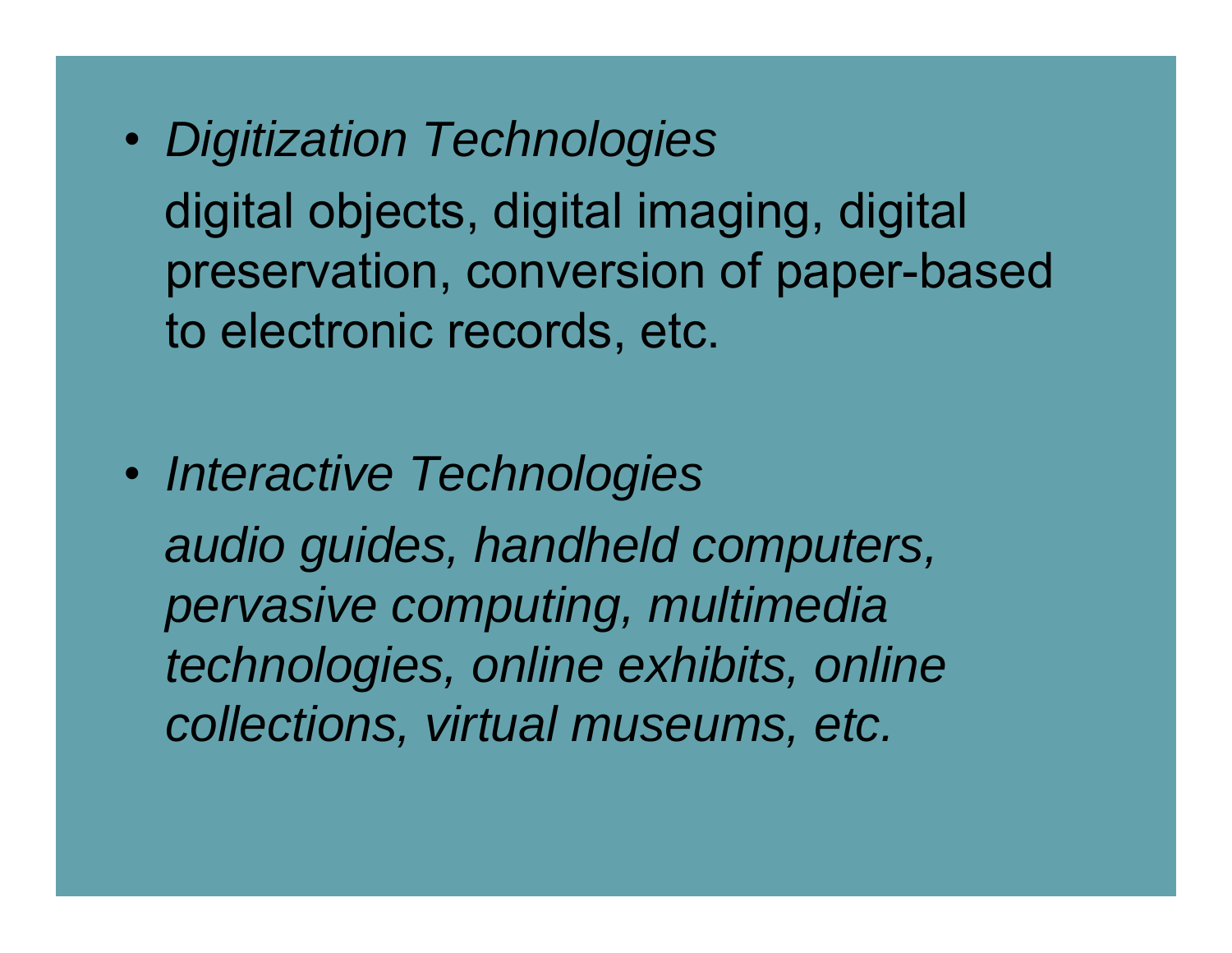- • *Information Policy* intellectual property, copyright, digital rights management, etc.
- *Evaluation Methods*visitor studies, needs assessment, usability analysis, etc.
- *Collaboration Initiatives* inter-museum consortia, educational and community outreach programs, information resource sharing projects, etc.